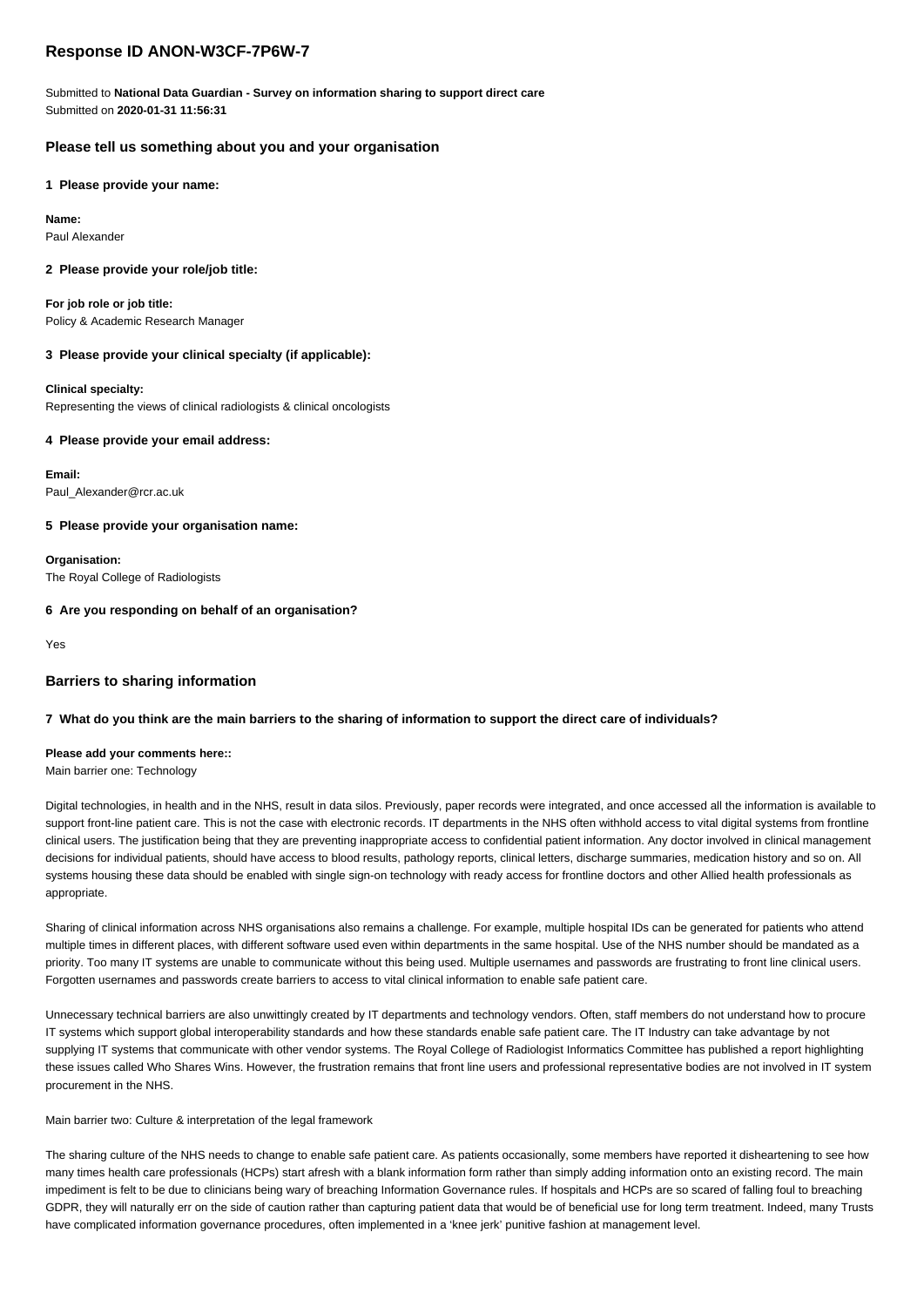Additionally, there are grey areas with respect to: patient communication and informed consent for access outside of direct care teams; lack of information regarding legalities; and a lack of trusted reporting templates. For example, in radiology, big lack of consistency of outside scans and reports available for MDTs. To mitigate this, succinct legal guided clarification for the whole of the NHS and private sector should be issued so that all HCPs know what they can record and with whom they can share that data.

## **What do we mean by direct (individual) care?**

#### **8 Please indicate the degree to which you agree or disagree with the statement above:**

Disagree

#### **Please add any comments to support your selection::**

There was no real consensus among RCR members on the distinction/definition of direct vs indirect care, and an internet search shows that there is also confusion among the public. Suggested definitions offered:

• Direct care – activities related to active medical management of a patient (procedures/examinations)

• Indirect care – supporting activities associated with the care of a patient

Even with these definitions, the distinction between direct care and indirect care can be subject to ambiguity. For example, images used for educational purposes are not considered direct care, but essential for the delivery of future direct care. Please see the guidance document

(https://www.rcr.ac.uk/system/files/publication/field\_publication\_files/bfcr177\_use\_of\_pateint\_images.pdf) for the RCR position on this. It was also felt that there should be facilitation of information sharing, using Hospital or NHS numbers, to encourage audit and research within Trusts and research organisations (which is crucial for implementing innovative practice and service improvements) in addition to direct care of individual patients.

#### **9 Please tell us how you think the NDG could best encourage education and training initiatives in this area:**

### **Tell us how you think the NDG could best encourage education and training initiatives in this area::**

RCR members have suggested the following:

• Clear nationally recognised definitions for all stakeholders - education and training should enforce and enhance this clarification.

• Clear rules principles on information-sharing issued by the Caldicott Guardian (to improve patient care, and prevent harm to patients from misuse of their information).

• Facilitation of patient consent for use of information for purposes of teaching and research as standard, with option for opt out. Anonymisation, where practical, for teaching purposes and anonymization/pseudo anonymisation of data for research and artificial intelligence

- On line training or best practice module within Trust mandatory training
- Promote the understanding that other trusts need vital information to deliver optimal patient care
- Provide a mechanism for highlighting the significance of direct care data at induction
- Have a named departmental information governance lead

## **Data quality and availability**

## **10 Thinking about this broad category of data quality and availability, please indicate the degree to which you agree or disagree with the statement above:**

### Strongly agree

## **Please add any comments to support your selection::**

Among respondent members, deep frustration was expressed at the unnecessary obstacles to patient data flow. It was noted that the NHS National Programme for IT (https://www.parliament.uk/business/committees/committees-a-z/commons-select/public-accounts-committee/news/npfit-report/) failed the population of this country, with one member venturing that, "had this been designed as a 20 year programme broken down into manageable projects, we would have been some way down that pathway by now. Industry was trying to guide the leaders of that programme at that time, but nobody was listening – too political and not being driven for the right reasons". We would urge the National Data Guardian and NHS bodies to learn from this experience.

From a clinical point of view, it was intimated very clearly from our members that technological barriers make it difficult for primary and secondary care staff to share vital information. Many of the IT systems are completely separate with inconsistent availability of secure messaging or email systems. As already stressed in the opening section, multiple datasets for individual patients are a perpetual hindrance as this often requires multiple log-ins and re-entry of patient identification details to gain access. In addition, limited or no access to data from primary care or adjacent healthcare providers can result in unnecessary repeat imaging and lack of continuity of care. Ultimately, it is the patient who loses out.

Sharing of information is even more prohibitive with organisations outside the NHS, which can exacerbate poorer patient outcomes further, as they do not receive appropriate transfers to social care or aftercare, such as rehabilitation. The reaction to GDPR and management-led information governance protocols could again play a part here – with hospitals and care professionals exerting spurious over-caution when sharing patient data.

A suggestion to ameliorate this was a system with exception handling that has a free-flowing electronic patient record (EPR) with the NHS number as a core identifier and capabilities to selectively distribute the findings and secondary care results to patients, GP's and other parties on a need to know basis.

For diagnostics, it was suggested that: standardised digital reporting (pathology & imaging) with a proforma and free text options be offered – standard text for specific investigations/findings – SNOWMED (https://www.england.nhs.uk/digitaltechnology/digital-primary-care/snomed-ct/) as standard. All will assist audit and tracking patient outcomes in relation to specific diagnoses.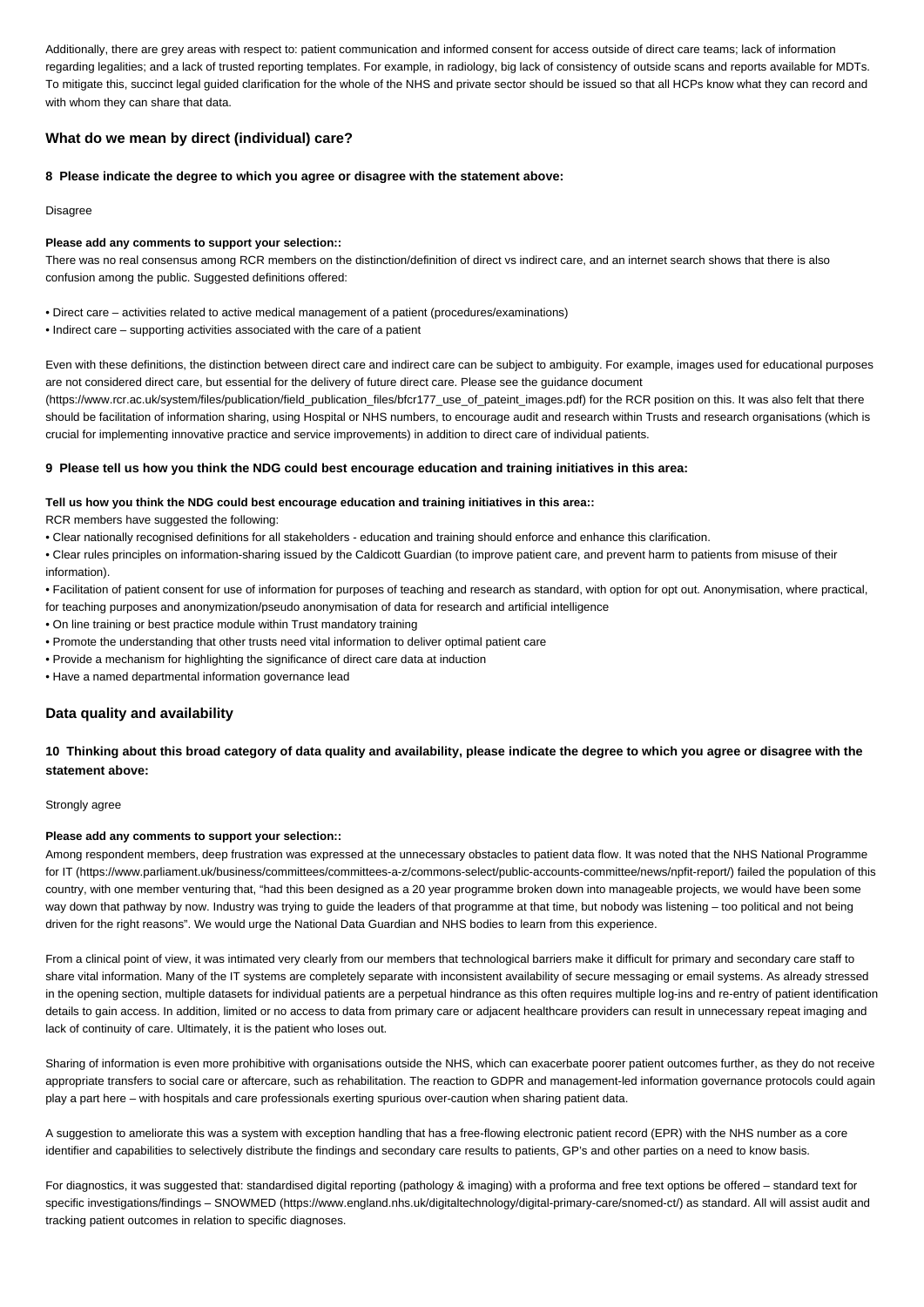### **11 Please tell us how you think the NDG could best encourage education and training initiatives in this area:**

## **Tell us how you think the NDG could best encourage education and training initiatives in this area::**

RCR members have suggested the following:

• The production of standards for healthcare records with follow on training for adherence

• With increased patient access to their data, clinicians may require specific education and training in structuring of reports for patient readability, personalised with insertion of images (where appropriate) and relevant data as to what results actually mean for the individual patient.

### **Sharing data across geographical and organisational boundaries**

**12 Thinking about this broad category of data flows around the health and care system, please indicate the degree to which you agree or disagree with the statement above:**

Agree

## **Please add any comments to support your selection::**

While certain NHS staff members have access to secure email (nhs.net), many still do not. This prohibits sharing of information, even between individual NHS hospital sites. There can be holdups in the patient pathway while essential information is awaited from neighbouring sites and even departments. We know that this is even more difficult for social care, due to their lack of shared systems.

For radiologists, sharing image files or reports can also be problematic. Image sharing requires "request & push" – only feasible if the requester knows where and when the imaging was performed. This can result in unnecessary repeat or further imaging which has been previously undertaken elsewhere. These delays in acquiring previous imaging can impact on patient care/radiation burden.

Robust IT systems based on nationally-agreed and interoperable standards would easily permit the necessary flow of data. To illustrate, members working in Scotland report that overcoming data sharing barriers has made a huge difference in oncology where cancer centres often serve multiple Trusts and hospitals. There is no technical reason this cannot be achieved across the rest of the NHS, but there unfortunately seems to be many political and organisational drivers that serve as a blockage.

#### **13 Please tell us how you think the NDG could best encourage education and training initiatives in this area:**

**Tell us how you think the NDG could best encourage education and training initiatives in this area::** None offered.

## **Anxiety about data sharing**

#### **14 Please indicate the degree to which you agree or disagree with the statement above:**

Agree

#### **Please add any comments to support your selection::**

Frustrations and fear exist as data sharing for patient care is complex and often difficult to achieve. Fear can be heightened due to an NHS blame culture, both from an internal whistle-blowing perspective and from the press, coupled with an overstretched workforce showing high levels of stress and burnout (https://www.bma.org.uk/news/2019/october/stress-undermining-retention-says-gmc). As we have already stated, an oft perceived barrier to sharing information appropriately can be pressure exerted from managers, coupled with persistence of a hierarchical NHS culture, where perceived Information Governance breaches are heavily penalised. This can all permeate into daily practices around sharing of patient information.

The general consensus from our respondents was that the fear around sharing data within the healthcare IT systems is more pronounced when there is a public patient/medical interface. Legal guided clarification for the whole of the NHS and private sector so that all HCPs know what they can record and with whom they can share that data could be invaluable.

#### **15 Please tell us how you think the NDG could best encourage education and training initiatives in this area:**

### **Tell us how you think the NDG could best encourage education and training initiatives in this area::**

RCR members have suggested the following:

• Mandatory training to equip practitioners with effective information governance knowledge that facilitates culture change and acceptance that patient access and sharing of data is permitted and encouraged wherever appropriate

## **Legal and ethical framework**

#### **16 Please indicate the degree to which you agree or disagree with the statement above:**

Agree

## **Please add any comments to support your selection::**

Currently, the general assumption that sharing is not permitted has negative impact on patient care. A lack of understanding among many clinicians was highlighted – as an example, we have heard that radiologists are often reluctant to share images for teaching when requested via certain tangible mediums, such as a flash drive, which invites clarity on nuances around the line of ethical duty of confidentiality and the legal duty to protect data. If HCPs had more education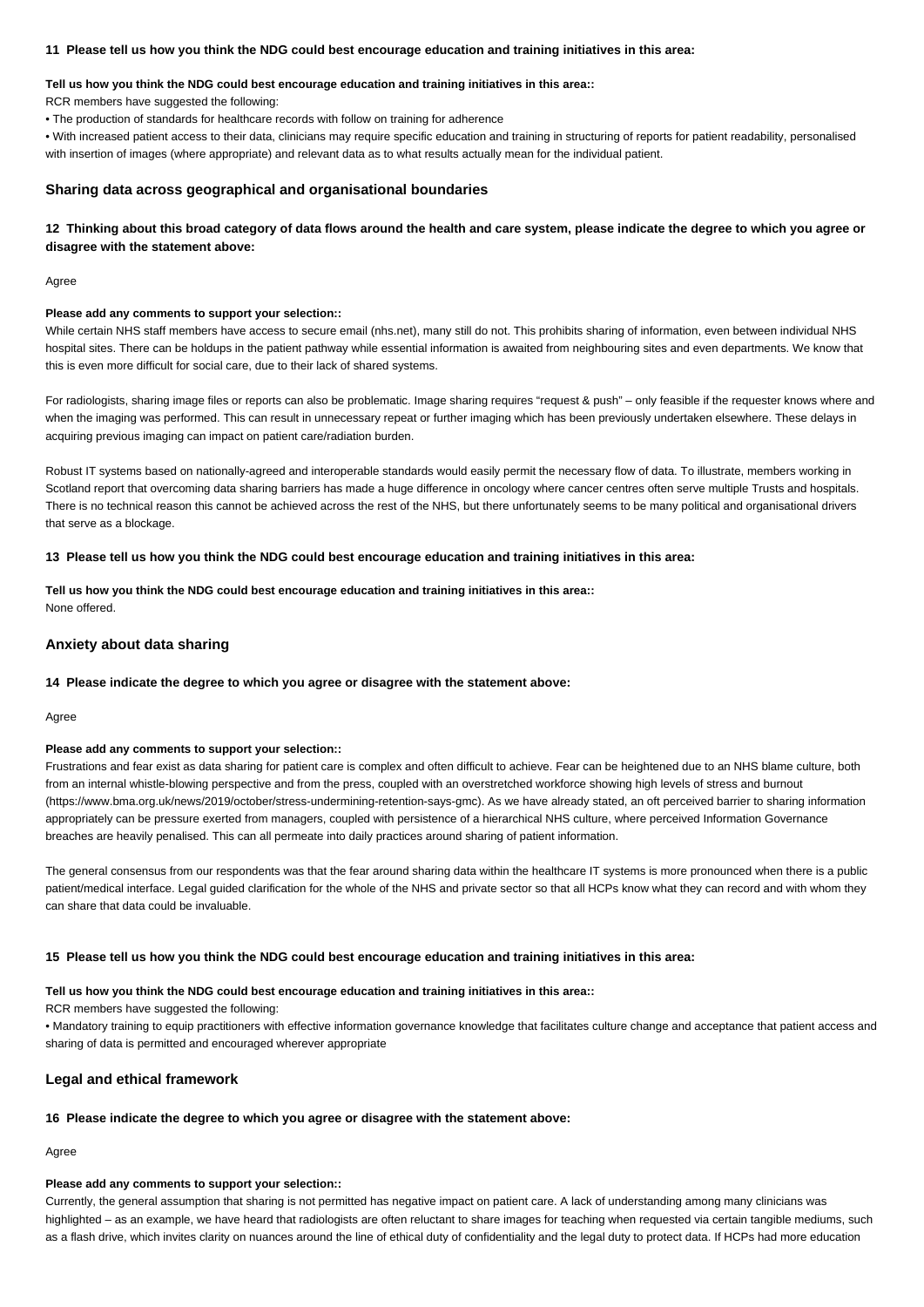about when they would face legal issues, there would be far less reluctance to share information. As previously mentioned, GDPR requirements would also need to be clarified.

## **17 Please tell us how you think the NDG could best encourage education and training initiatives in this area:**

### **Tell us how you think the NDG could best encourage education and training initiatives in this area::**

RCR members have suggested the following to encourage education and training initiatives:

• Comprehensive and accessible guidance about what can legitimately be shared for the whole of the NHS and private sector should be issued, with podcasts/bite sized examples to support and enable change

## **Patient access to records**

## **18 Please indicate the degree to which you agree or disagree with the statement above:**

Agree

#### **Please add any comments to support your selection::**

There will be a requirement for health professionals to access patient data in order to support patients when they access their own data. When patients are convinced that data is being held securely and with good cause they would undoubtedly be happy for all data about them to be stored. Many patients would embrace the opportunity to "own" their data – this could improve efficiency and safety. However, it was suggested that there may be unintended consequences of such ready access with issues around patient expectation, deeper explanation of results requiring more clinician time, and increased costs to provide the information (which would be passed onto the data controller).

From a slightly more challenging perspective, some respondents felt that patients can often overestimate their own medical understanding - often not realising that while the internet is a good source of information, it can be highly misleading. Increasing blanket access to patient's own notes could just lead to doctors practising more defensively, or ordering unnecessary investigations to satisfy a patient's demands, for example.

Some IT systems already allow patients to access some of their data, but as stated previously, hospitals and other care providers are unnecessarily nervous about allowing patient access. Additionally, the issue of "sensitive" data that may be held about certain patients was noted as a potential hindrance to sharing. Timing of release of data to patients needs to be considered in this context, (e.g. cancer diagnosis). In short, the healthcare environment must have the governance support to keep the information organised, with access points and levels of information kept up to date.

## **19 Please tell us how you think the NDG could best encourage education and training initiatives in this area:**

#### **Tell us how you think the NDG could best encourage education and training initiatives in this area::**

RCR members have suggested the following:

• Training initiatives required to deliver information to patients in an understandable format. Research undertaken shows that the optimum format harbours a required reading age, with insertion of pictures and what the results mean for the individual patient. This is new for many healthcare professionals and will require support.

• Working with stakeholder groups – there are many enthusiastic and skilled health care workers, social care staff and patient/carer groups

• There continues to be an underpinning role for public health education e.g. to encourage uptake of vaccinations, and to combat epidemics such as obesity and smoking. This would lead to a healthier population and reduce demand on the NHS

## **Patients not having access to records**

#### **20 Please indicate the degree to which you agree or disagree with the statement above:**

Neither agree nor disagree

### **Please add any comments to support your selection::**

This statement comes with the strong caveat that information may confuse some patients and add to their stress and worries. Concerns remain over patients accessing 'bad news' without access to direct support e.g. at night/weekends/remotely. In addition, there needs to be clear information about the next steps/appointments/who and how to access the right information and necessary support. There will need to be a way of ensuring that sensitive information is not shared inadvertently or lost.

With this in mind, there needs to be safeguarding mechanisms in place for patients to access their records. Foually, there must be safeguards for professionals treating patients against inappropriate use of any patient's medical records by external agencies e.g. lawyers, insurance firms etc.

## **Education; Final comments**

## **21 Which single education and training initiative do you think would be most effective to encourage care professionals to share information for individual care?**

## **provide one example of an education initiative to promote sharing:**

1. Clear guidance to doctors, nurses and allied health professionals (e.g. radiographers) from the Caldicott guardian about what patient information can be shared without breaching patient confidentiality

a. within a Trust

b. between trusts

c. with the wider medical/ scientific community (e.g. for audit/ research)